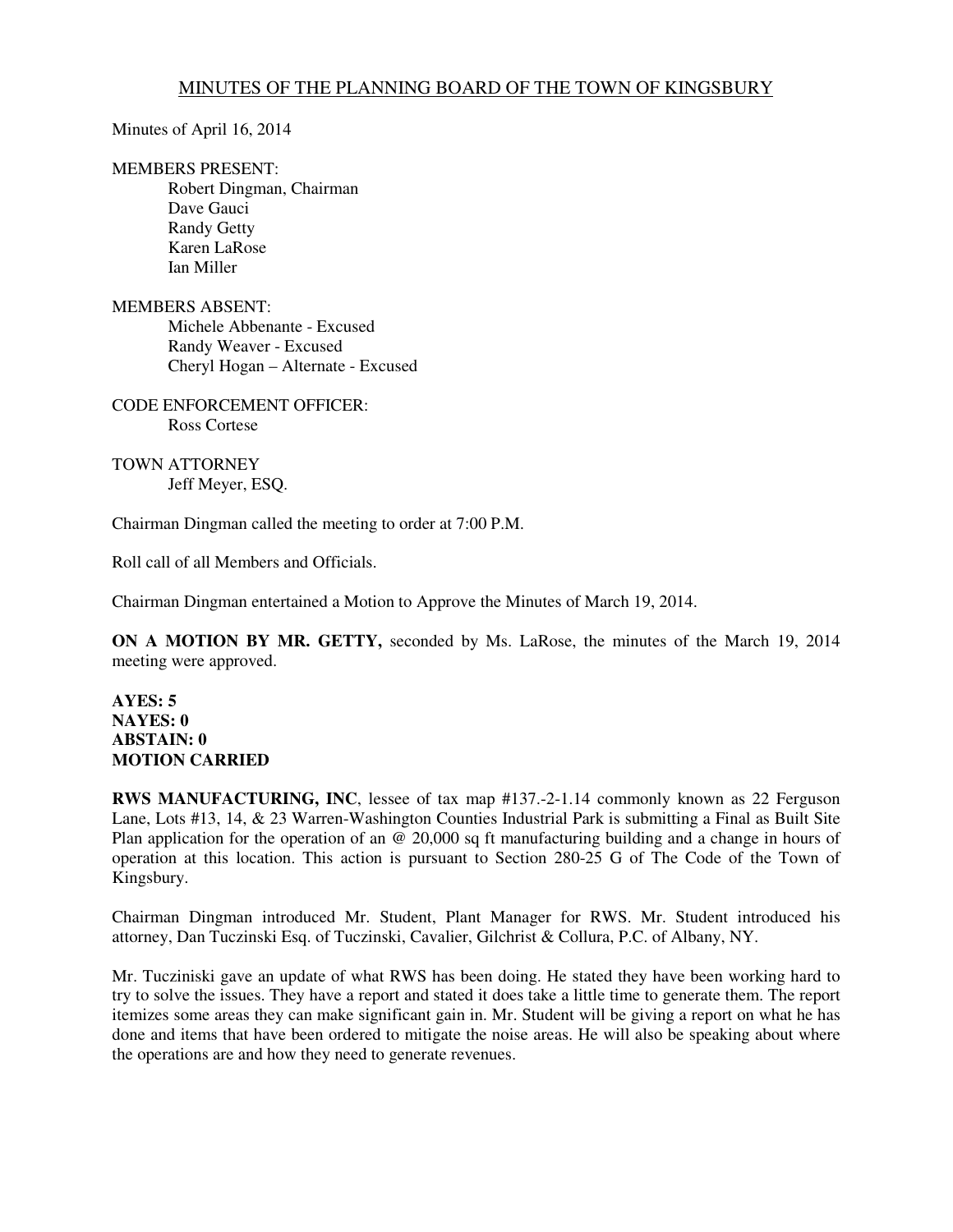Planning Board Meeting Page 2 April 19, 2014

For the record Chairman Dingman stated he has seen the report referenced by Mr. Tuczinski in the form of a copy of a letter from David Alexander of Air Resources Group, LLC. The Board is seeing the letter for the first time tonight.

Mr. Student stated the one thing they are going to do is hang a sound barrier/curtain along the fence. He cannot extend the fence toward the building because it would block the fire access road. They have ordered the sound barrier/curtain and are in transit. It is an 8 foot wide and 195 to 200 feet long sound proofing material that will hang their fence and should reduce the noise 2-3 decibels.

Discussion continued where the sound proof barrier/curtain will be placed on the fence as well as extending the fence to the north so there is not a gap between the log yard.

Mr. Student stated they are following the report from Dave Alexander, Managing Principal, Air Resources Group LLC. Mr. Student stated they are willing to take the comments from the Board and try them. If they need to buy more of the sound proof barrier/curtain they will. The log pile will be 3 tiers, 3 rows within the next 2 weeks. Over the winter they depleted it and are now in the process of building it back up.

Mr. Student stated one of the recommendations they have is to relocate the storage trailers. They are moving three of them today/tonight. They will be adding more trailers in the employee parking area. It will help with some of the sound coming down along the side of the building. The trailers will be angled the way Mr. Alexander suggested in his letter.

Mr. Student stated that on the drum where the feed end is located they will be replacing the support beam that is in the ground when the weather breaks. They will take the old beam out and replace with a new beam that has harmonic sounds absorption units on them. They have had the oilers installed on the drum as well and has made a big difference. They have the automatic oiler in as well. The shaker building will be torn down. When the shaker building is rebuilt they will use sound proof material that will go all the way around that will isolate that building so they can collect the dust that is in there. Based on an OSHA recommendation they will collect the dust there with a dust collector. This work will be done between now and the first of June approximately. Along with realigning the trailers they are discussing a small sound wall in front of the transformer which will help them with the sound that is traveling from the shaker building. Mr. Student stated all of this work will be done by the end of the third quarter (the end of September 2014). Hopefully they will be sooner; the new dust collector should be here next month. He will have to shuffle manpower around with dust collector going outside and running pipe for that area.

Mr. Tucziniski stated has talked to Mr. Alexander. Mr. Alexander stated to him that he wanted to be thorough in terms of the over use and brought in Don Weekes, CIH, CSP from his company. They have looked at different angles to see what will work and what will not. In their report they sighted sections; internet and publications and information about what they would like RWS to order and how they would like these items placed. These are all listed in the materials that were given to the Board Members. They did opine with the implementation of this program and in their opinion will result significant reduction and also noise. The potential for buildings in the Industrial Park have to be evaluated because noise gets repelled in different ways and there will be other things going on in the park.

Mr. Tuczinski stated they are trying to bring comfort to the community with the noise. The expenses and programs are at no slight cost. They are trying to get there and keep the facility in operation.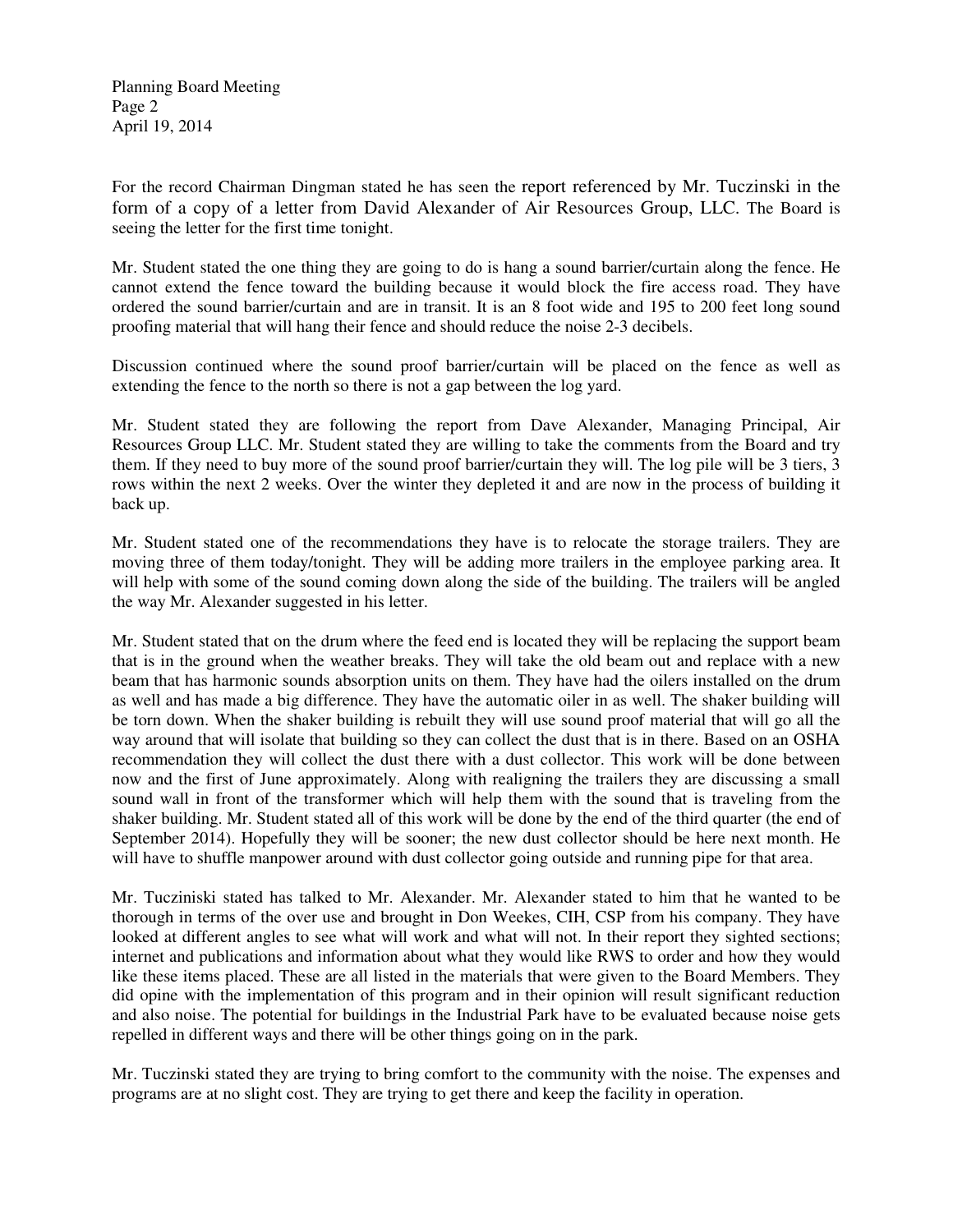Planning Board Meeting Page 3 April 19, 2014

The Board gave us an extra shift; they have done personnel evaluations internally. They are asking for an extra day one more shift on Saturday so that they can pay for the expenses that have occurred. They will continue to keep the Board updated on what works and what does not work. Once the programs for the noise are implemented they will have a better idea. They are confident they will reduce the noise level.

Chairman Dingman stated he does understand what the dilemma is. He will canvass the Board; and will be paying close attention to what was requested at the meeting of March 19, 2014. Chairman Dingman stated giving the things Mr. Tuczinski reported tonight he is comfortable with keeping the one shift they have. He personally is not comfortable with granting a second shift until we see the effect of some of the changes.

Mr. Miller stated he agrees with Chairman Dingman. He also would like to see some of the suggestions in effect before granting another shift. Mr. Miller asked to have the effectiveness of the plantings along the radius evaluated and examined if there are other alternatives to the plantings.

Mr. Student stated they would discuss this with Mr. Alexander.

Chairman Dingman stated the biggest concern the Board has is sound that leaves the property.

Mr. Getty had concerns with the heavy equipment and the loading and unloading of the logs in the log yard.

Mr. Student stated they tried one option. This option did not work and they are looking at other options. There are not a lot of options for this. As a general rule they are unloading the logs 7:00am to 7:00pm, that is when they have personnel there to unload the logs.

Mr. Student stated they are desperately in need of another shift to survive. Right now they are buying shavings from Canada and losing money because they can't run the extra shift. They would like to hire eight (8) positions if they can get the extra shift. They would be working four (4) 10 hour shifts right into the weekend. Because of wear and tear on the equipment there would be a one week shut down per month to do maintenance work.

Ms. LaRose had concerns as to if there was anything different in the warmer months with the doors or windows that are opened in summertime that are not opened in the winter time.

Mr. Student stated the only door they would open would be the door on the north side. That is opened to give the employees some relief from the heat. Mr. Student has had discussion with people questioning if they can use the same kind of blanket that is going on the fence. The company said yes he could buy it in strips and have them sewn them together. They would be able to hang them in front of the door. In the meantime Mr. Student stated he would keep the door closed and examine the use of exhaust fans, but doesn't want to create another potential source of noise.

Mr. Miller questioned what they wanted for hours with the extra shift.

Mr. Student stated it would be from 7:00am to3:00pm on Saturdays.

Chairman Dingman opened the public hearing.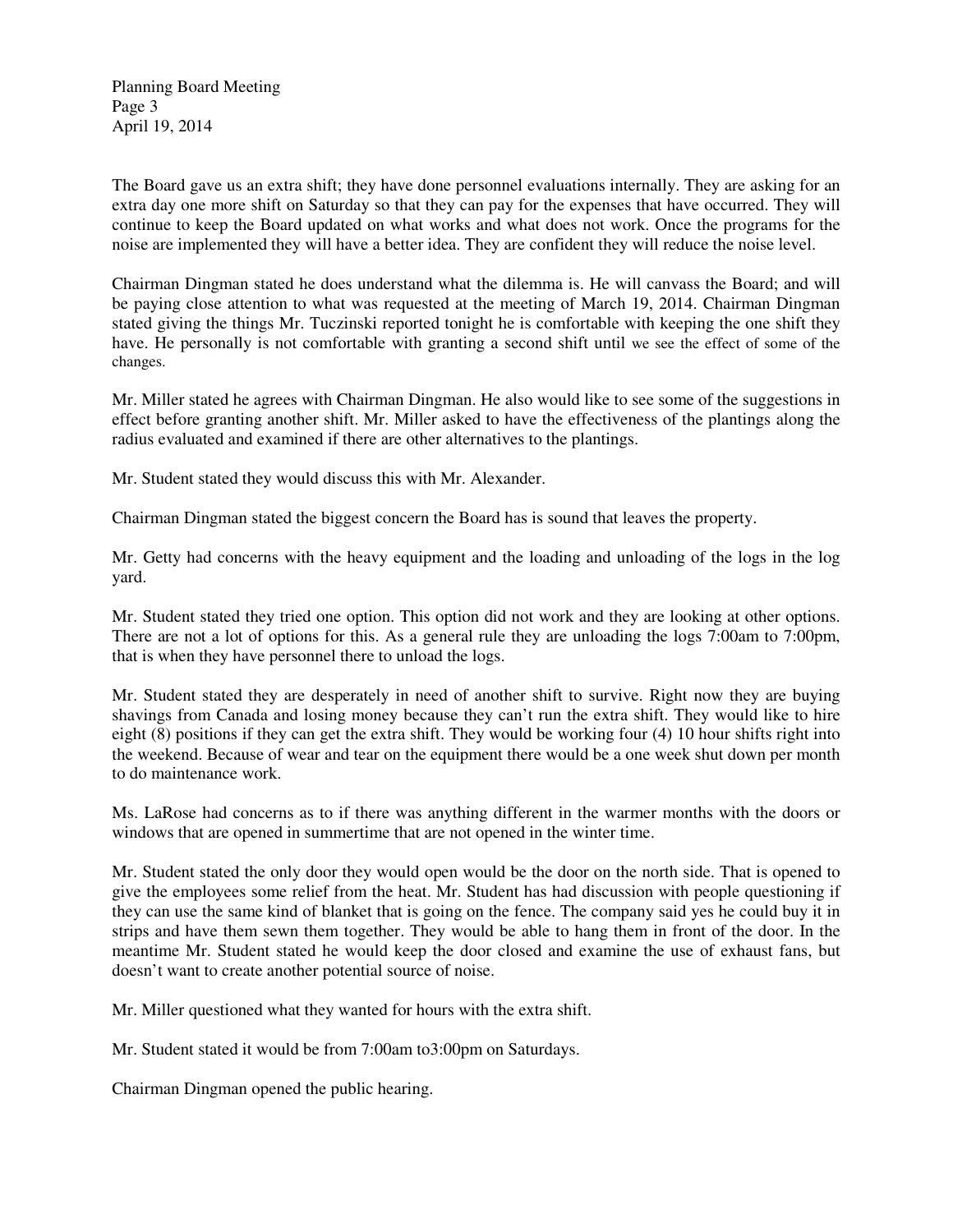Planning Board Meeting Page 4 April 19, 2014

Dennis Kelly, 672 County Line Road, stated everything in the park has to be shielded, that was the intention of the trees. The trees were put there to shield the trailers. Also, Mr. Kelly stated the idea with the trailers does not work. They fill the trailers and move them out which leaves holes in the trailer line. He does not believe this is a fix. He did reach out to the sound engineer twice. He can see over the trailers to see that the shaver door is open and feels that is why the trailers do not work. They are too low. Mr. Kelly stated he spoke to Mr. Alexander two weeks ago regarding the sound. Mr. Kelly has not seen or heard from him.

Dan Colomb, 726 County Line Road stated he had noise from the shaver wake him up on Monday morning at 4:15.

Chairman Dingman stated he will not ask anybody to take away the shift already given to RWS. This was granted without prejudice.

Chairman Dingman questioned what the time frame would be for an answer on the exhaust fan or sound blanket.

Mr. Student stated he will put air movers inside the building to move fans around and be closing the door until further notice and he gets an answer whether an exhaust fan will add or subtract to the level. He does not want to put exhaust fans in the building and find out later he has more of a problem. As far as the sound barrier they are in transit and as soon as it gets here they will start hanging them.

Chairman Dingman questioned what RWS would have done by the next meeting on May 21, 2014.

Mr. Student stated they will have blanket up, have an answer with the fan, the trailers will all be realigned. They will have an answer from the sound engineer regarding the void area in the fence. The shaker table will depend on the weather. They will need to pour cement as well as submit a plan to the town before this can be done.

Mr. Miller stated he would like to see more progress heading in the direction of improvements before considering the extra hours. He would also like to hear what Mr. Alexander has to say about the perimeter where the trees are. He would also like to see the opening near Mr. Underwood property addressed.

Discussion ensued among the Board with questions addressed by the Applicant and the Applicants Representative.

Chairman Dingman stated Saturday until noon would not be considered unless and until blankets have been installed and Mr. Alexander or his partner has visited with Mr. Kelly. Also, he asked that Mr. Alexander touch base with Mr. Cortese and if possible, Mr. Cortese could attend the meeting with Mr. Kelly. We could have a special meeting once these items are corrected.

Mr. Miller stated he would like Mr. Alexander to evaluate the perimeter where the trees are on the radius and also would like Mr. Alexander to be at the next meeting so that the board can talk to him.

**2. THE QUARRY LLC**, owner of tax map #146-1-23 commonly known as 35 Dean Road is presenting a preliminary plan to modify existing 351 unit townhouse project into 148 Senior Apartments and a 100 Bed Assisted Living Facility.